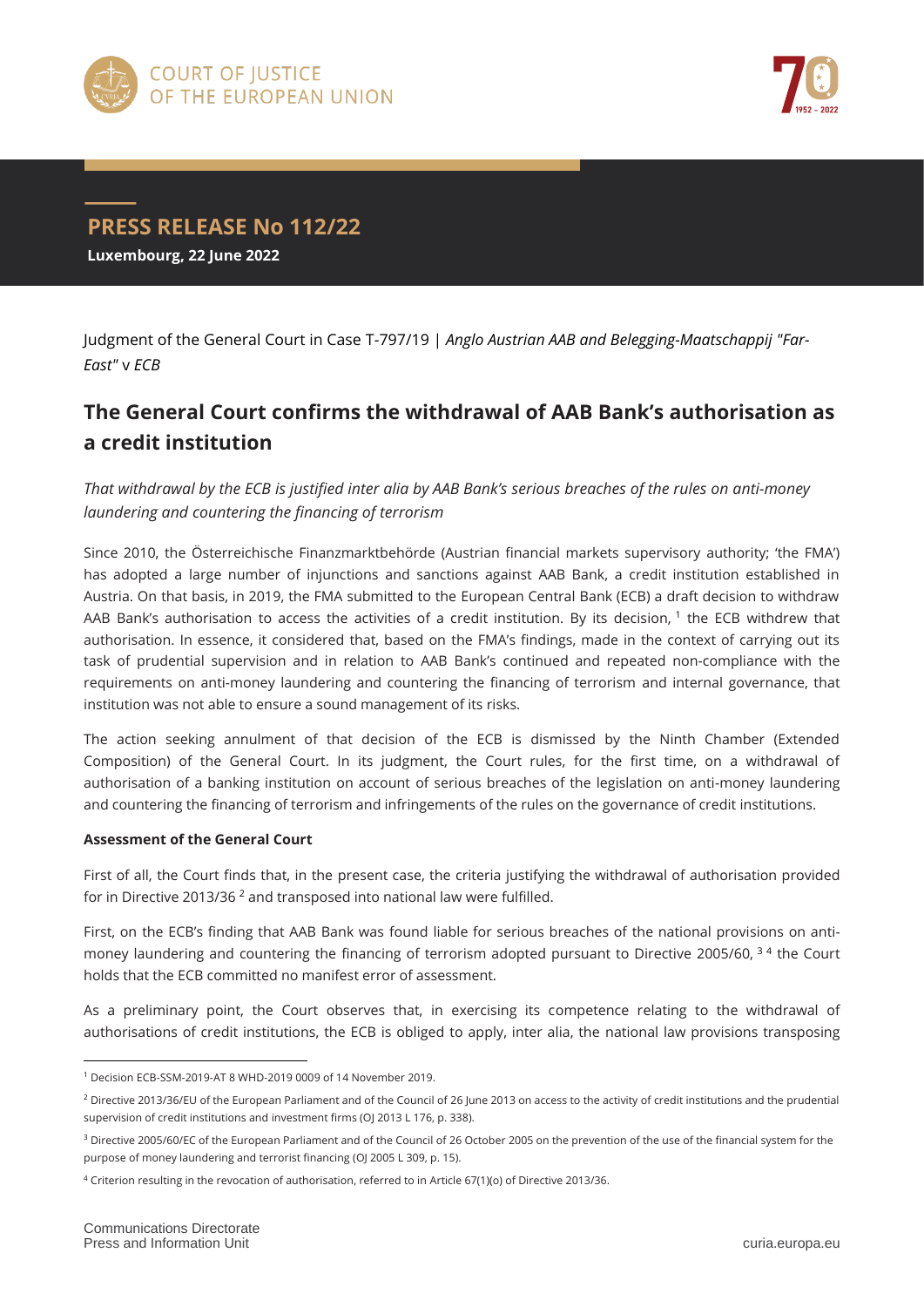## Directive 2013/36.

In the present case, it notes that, in taking into account inter alia the decisions of the FMA and the judgments of the Austrian courts, the ECB considered that AAB Bank had infringed, for several years, the national provisions transposing Directive 2013/36. It did not have an appropriate procedure for managing risks for the purposes of preventing money laundering and had been found liable for serious, repeated or systematic breaches of the national legislation on anti-money laundering and countering the financing of terrorism.

The Court considers that, in view of the importance of combating money laundering and terrorist financing, a credit institution may be found liable for serious breaches on the basis of administrative decisions adopted by a competent national authority, sufficient, in themselves, to justify a withdrawal of its authorisation. The fact that the breaches are old or have been corrected has no bearing on the incurrence of such liability. The relevant national law does not impose a time limit to be observed for taking into account earlier decisions establishing liability. Nor does it require that serious breaches be interrupted or still exist when the decision to withdraw authorisation is adopted, especially since, in this case, the breaches were found only a few years before the adoption of the contested decision. Regarding AAB Bank's position that the breaches had been corrected and, consequently, could no longer justify such a withdrawal of authorisation, the Court states that such an approach would call into question the objective of safeguarding the European banking system since it would permit credit institutions that have committed serious breaches to continue their activities as long as the competent authorities do not demonstrate again that they have committed new breaches. In addition, a credit institution found liable for serious breaches by a decision which has become final cannot invoke any time-barring of such breaches.

The Court also rejects the arguments of AAB aimed at disputing the seriousness of the breaches found.

In that regard, it emphasises, in particular, that the seriousness of the breaches cannot be challenged at the stage of the administrative procedure before the ECB given that, in the decisions preceding the FMA's proposal of withdrawal, which became final on the date of the contested decision, the competent authorities deemed AAB Bank liable for the said breaches. Moreover, in the light of the objective of safeguarding the European banking market, the ECB cannot be criticised for having found that systematic, serious and continuous breaches of the national legislation on anti-money laundering and countering the financing of terrorism had to be classified as serious breaches justifying a withdrawal of authorisation.

Second, the Court endorses the position of the ECB according to which AAB Bank failed to implement the governance arrangements required by the competent authorities in accordance with the national provisions transposing Directive 2013/36. <sup>5</sup> In that context, it rejects the arguments of AAB Bank according to which, at the date of the contested decision, it was not in breach of the legislation on governance arrangements. It notes that the interpretation according to which past breaches or breaches which have been mitigated cannot justify a withdrawal of authorisation is apparent neither from Directive 2013/36 nor from the relevant national law.

Next, the Court concludes that, in refusing to suspend the application of the contested decision, the ECB committed no error. It observes inter alia that the latter's refusal to suspend the immediate application of that decision did not prevent AAB Bank from bringing an action for annulment and making an application for interim measures. In addition, the President of the General Court ordered the suspension of operation of the contested decision six days after its adoption, the time for a decision on the application for interim measures to be taken. Thus, no infringement of the right to effective legal protection could be found.

Subsequently, the Court rules that the contested decision was adopted in due observance of the rights of the defence of AAB Bank. In that context, it states that AAB Bank was properly heard during the adoption of the contested decision. The latter was given the opportunity to submit its observations on the draft of that decision. By contrast, the ECB was not obliged to send AAB Bank the FMA's draft decision and thus allow it to respond to it.

 $\overline{a}$ <sup>5</sup> Criterion resulting in the revocation of authorisation, referred to in Article 67(1)(d) of Directive 2013/36.